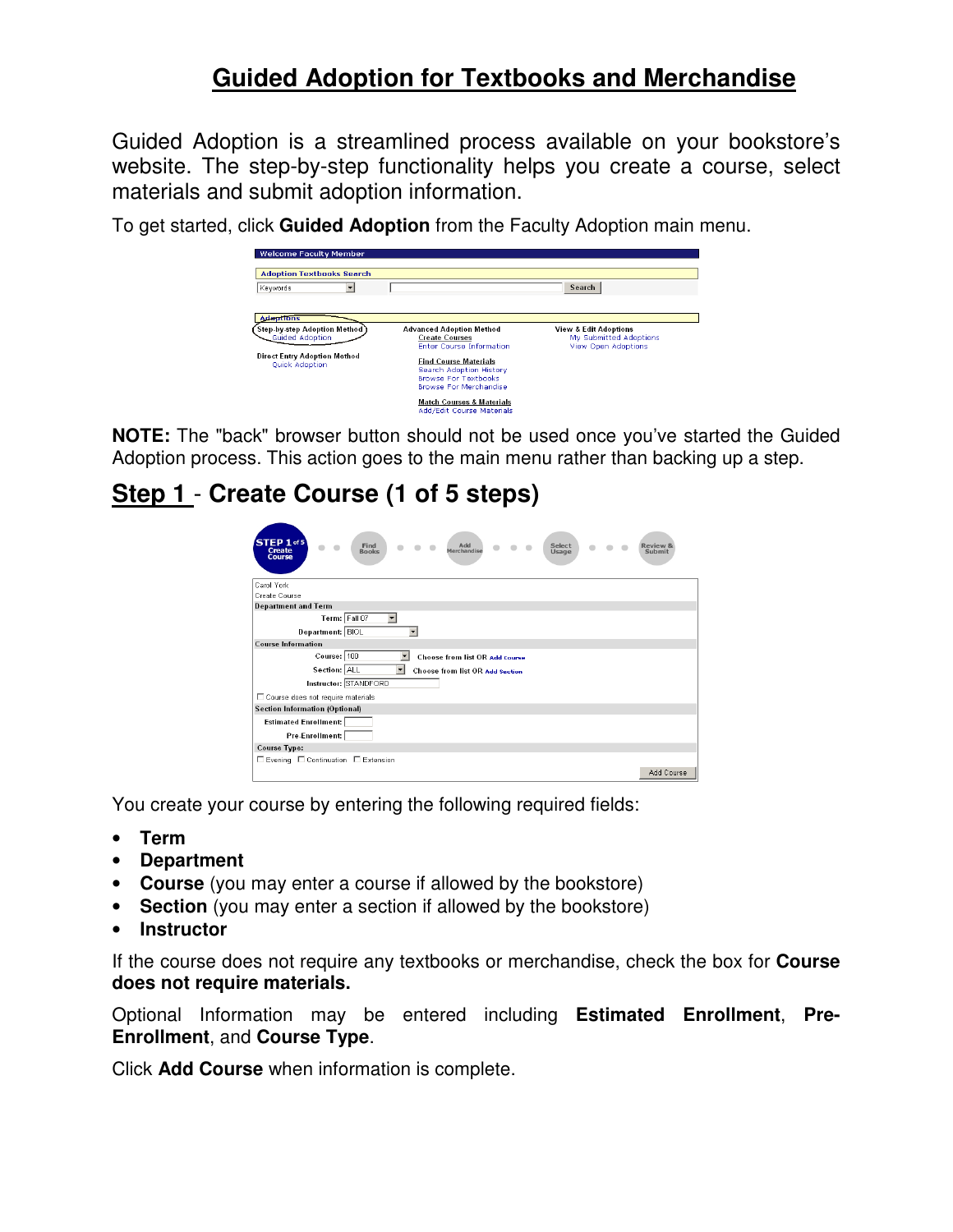**Step 2 - Find Books (2 of 5 steps)** – A pop-up prompts you to choose a method

for finding books for your course:

| O View and select previously adopted textbooks by Term and Department.     |  |
|----------------------------------------------------------------------------|--|
|                                                                            |  |
|                                                                            |  |
| O Enter a textbook not located during browsing or searching.               |  |
| O Browse for textbooks from your own list of previously adopted materials. |  |
|                                                                            |  |

- **Find textbooks by keywords, author, title or ISBN –** Find textbooks by searching via **keyword, title, author, or ISBN.** Search results are returned from the mammoth **Faculty Center Network** database. Additionally, the search looks at books your local bookstore has used in the past.
- **Browse for textbooks by Subject** Browse for textbooks by clicking on a subject heading. Depending on how many subjects are available, you may need to continue clicking headings until they reach the individual book screen.
- **View and select previously adopted textbooks by Term and Department**  Selecting this option allows you to search for courses and books from previous terms made available to you by the bookstore. This is the ideal path to take if you use the same books from year-to-year.
- **Enter a textbook not located during Browsing or Searching** If enabled by the bookstore, you may choose to enter your own book information**.** This is used for course packs and other items which are not part of the book database.
- **Browse for textbooks from your own list of previously adopted materials**  If you have used the online adoptions features, select this option to view the books you've previously added to adoptions.

Choose one of the methods to begin adding books to your adoption. Click the **Adopt** button to add a title to the course you created in the first step. As you adopt each book, you are asked if you want to continue adopting books or if you are finished. Clicking **Yes** returns you to the previous search method, and you may continue adding books.

| Do you want to adopt more books<br>for this course? |
|-----------------------------------------------------|
| Yes   No                                            |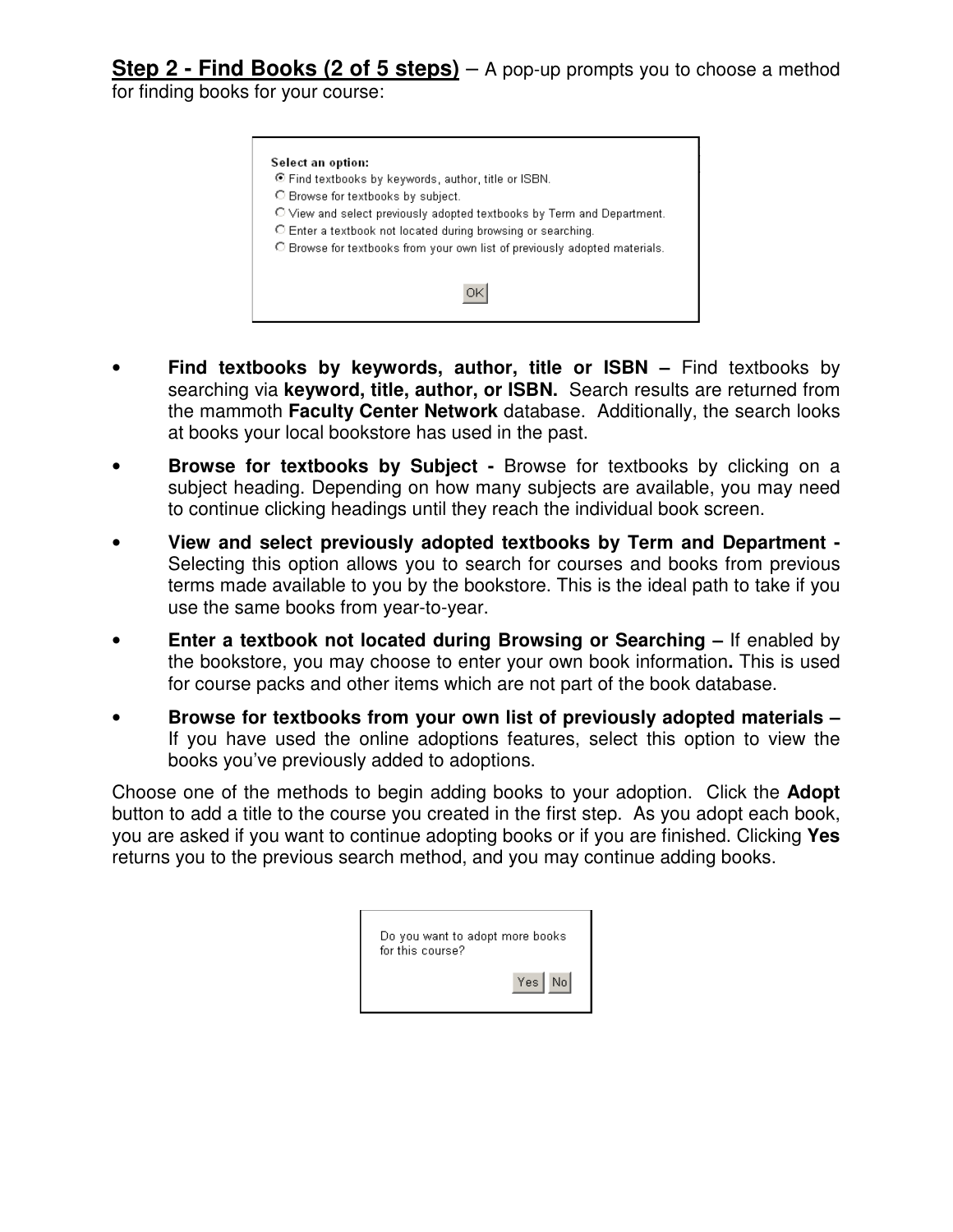You may switch between the methods by using the tabs at the top of the section.

|          | Search   Browse   Search History   Unlisted Books   Book List |  |        |
|----------|---------------------------------------------------------------|--|--------|
|          | <b>Adoption Textbooks Search</b>                              |  |        |
| Keywords |                                                               |  | Search |

As you add books, they display in the floating course list on the right side. This is always visible to allow you to easily see the course you are working with and what books have been added so far. Use the **Edit** link to go back and change course information. Use the **Delete** link to remove a book from the course.

| <b>Fall 07</b><br><b>BIOL 180</b><br>Section: 1 Edit |        |
|------------------------------------------------------|--------|
| BIOLOGY                                              | Delete |
| CELL+MOLECULAR<br>BIOLO                              | Delete |
|                                                      |        |

When you have selected all the desired books, answer the pop-up question with **No** to continue to the next step. You may also click the **Add Merchandise** or **Select Usage**  step circles to continue.

#### **Step 3 - Add Merchandise (3 of 5 steps)**

After adopting textbooks you are asked if you would like to adopt merchandise.



If you would like to skip this step, simply select **No** to continue to the next step.

Click **Yes** and you may view and adopt products from merchandise the bookstore has made available on the website. Add a merchandise item to a course by clicking the **Adopt** button found in each merchandise entry. The item is added to the floating course materials list along with any textbooks you've adopted. As you adopt each merchandise item, a pop-up message displays and asks: "Do you want to adopt more merchandise?" Click **Yes** to adopt more merchandise or **No** to continue to the next step.